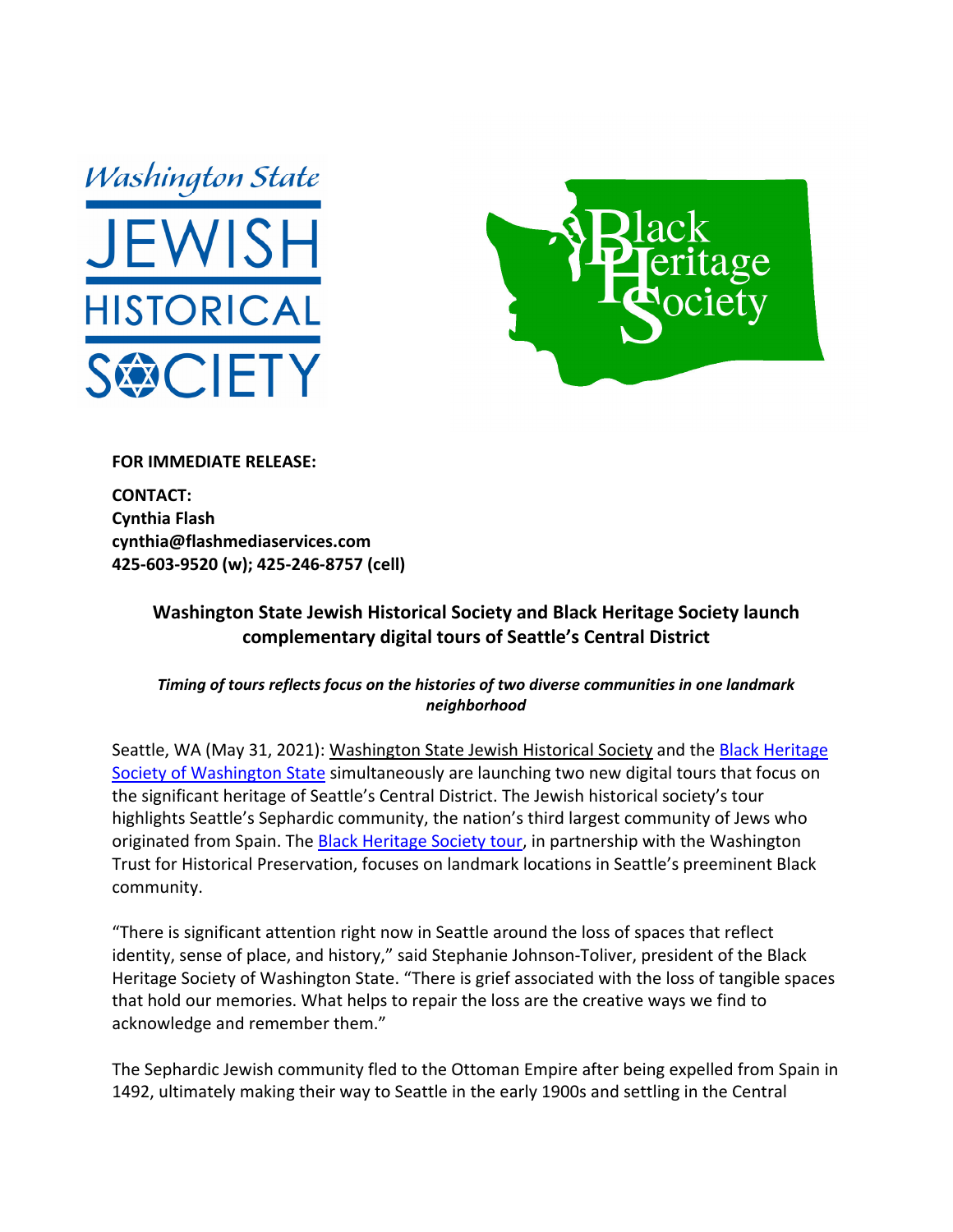District. Lisa Kranseler, Washington State Jewish Historical Society executive director, marvels at the timing of the two tours. "The incredibly fortunate thing is that both of our historical societies created these tours independently, without knowing what the other was doing. The beauty is that each highlights the important history of this wonderful neighborhood, which played and continues to play such a key role in the history of Seattle."

Both tours live online and can be accessed from home on a computer, or from a cell phone or tablet while driving or walking the tour routes. Both include written narratives of each stop, archival photos, and video stories from residents who grew up in the neighborhood. The Sephardic Jewish tour also includes an introductory podcast. The organization eventually plans to host in‐person tours.

Interestingly, the two tours have three of the same stops, each playing a central role for the two communities – but during different time periods. The three overlapping stops are: Washington Hall, Langston Hughes Performing Arts Institute, and Douglass‐Truth Library (formerly known as Yesler Library).

Seattle's Sephardic Jews attended Washington Hall for religious services and the arts, including a theater troupe that performed plays in the community's native language of Ladino (Judeo‐ Spanish). The Black community activated Washington Hall for music and performing arts, as well as for local labor union meetings and organizing by the Black Panthers. The Langston Hughes Performing Arts Institute was built in 1915 as synagogue. Members of both communities spent countless hours studying, reading, and enjoying story times at the library, which still exists at 23<sup>rd</sup> Avenue and East Yesler Way.

"History reflects the intersections between us, our communities," Johnson‐Toliver said. "The overlaps on the tour show our connectedness and compatibility as well as the endurance of our communities. The tours are a tool for interpreting the past, making sense of it, and understanding it. History informs our decisions, opinions, and the ability to strengthen empathy for one another."

Other stops on the Sephardic Jewish tour include the original Sephardic Bikur Holim synagogue, now Tolliver Temple, a Black church. Efforts are underway to preserve the building as a historical landmark. Settlement House (now operating as Neighborhood House), and Garfield High School, a landmark institution that continues to serve the neighborhood and is beloved by both communities, are also highlights of the tour.

Other stops on the African American Heritage Sites Tour include the Northwest African American Museum, Mt. Zion Baptist Church, and Dr. James & Janie Washington Cultural Center.

"This tour not only preserves history, but brings it to life by allowing people who are alive today to literally walk in the footsteps of their ancestors and get a sense of the smells, sights, and sounds of the old Jewish and Black neighborhood," Kranseler said. "We invite everyone to please join us in driving or walking these streets so they can learn from the past."